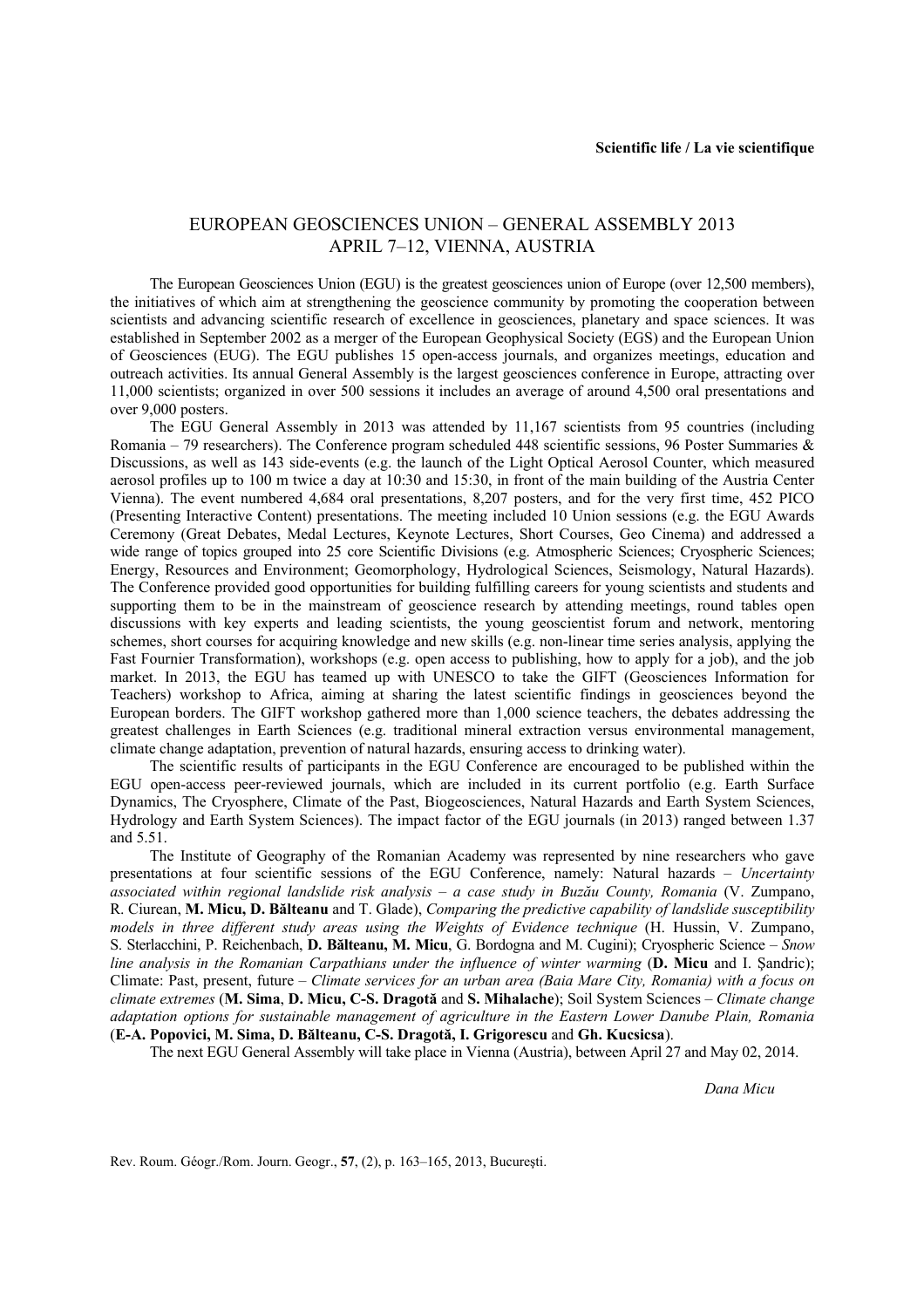## $6^\mathrm{TH}$  INTERNATIONAL SYMPOSIUM ON GULLY EROSION IN A CHANGING WORLD  $(6<sup>th</sup> \text{ISGE})$ MAY 6–12, 2013, IAŞI, ROMANIA

The international symposiums on gully erosion have been organized every two or three years since the first edition held in 2000 in Belgium: 2002 in China, 2004 in the USA, 2007 in Spain and 2010 in Poland. Their aim has been to encourage the understanding of gully erosion and its controlling factors.

The 6**th** International Symposium on Gully Erosion was held in Iaşi on 06–12 May 2013. The task of organizing this edition was attributed to the Department of Geography of the "Alexandru Ioan Cuza" University of Iaşi. Besides, the event evolved under the auspices of the International Association of Geomorphologists, the Association of Romanian Geomorphologists and the European Society for Soil Conservation. The meeting was chaired by Prof Ion Ioniţă (Dept. of Geography, Faculty of Geography and Geology, "Al. I. Cuza" University of Iaşi, Romania) and co-chaired by Prof. Jean Poesen (Head Division of Geography, Dept. of Earth and Environmental Sciences, KU Leuven, Belgium).

This edition's topic has been *Gully Erosion in a Changing World* with the focus on promoting communication and exchange of scientific knowledge on gullies, identifying existing gaps in their research and discussing better management practices for land under the threat of gullies in the context of climate change and human pressure.

The symposium was attended by almost 50 participants coming from 21 different countries. Among them Prof. J. Poesen (Belgium), Prof. M.A. Fullen (UK), Dr. W. Zglobicki (Poland), Prof. S.J. Bennett (USA), Prof. D. Torri (Italy), Prof. J. Casali (Spain), Prof. D. Bălteanu (Romania).

The scientific meeting was divided in several parts. Two days were devoted to oral and poster presentations. Other three days were occupied by scientific field trips and one post-conference excursion. The first two scientific field trips allowed participants to discover the characteristic features (causes, rates of activity in time, mechanisms) of mainly valley-bottom-type gullies in the Bârlad Plateau, as well as those of small discontinuous gullies of valley-sides in the Jijia Rolling Plain. The post-conference excursion crossed the Moldavian Subcarpathians and the Eastern Carpathians of Romania. Landforms in relation to the morphostructural units, present-day geomorphic processes as well as environmental issues raised by the presence of the Izvoru Muntelui and the Bicaz reservoirs were in the center of discussions.

On the  $9<sup>th</sup>$  of May a special ceremony was organized, as part of the symposium, at the Senate of the "Alexandru Ioan Cuza" University of Iaşi. The aim of it was to offer Prof. Jean Poesen (Katholic University of Leuven, Belgium), President of the Belgian Association of Geomorphologists, the title of *Honorary Professor of the "Alexandru Ioan Cuza" University of Iaşi* for his outstanding research in the field of geomorphological processes, soil erosion and soil and water conservation.

*Marta Jurchescu*